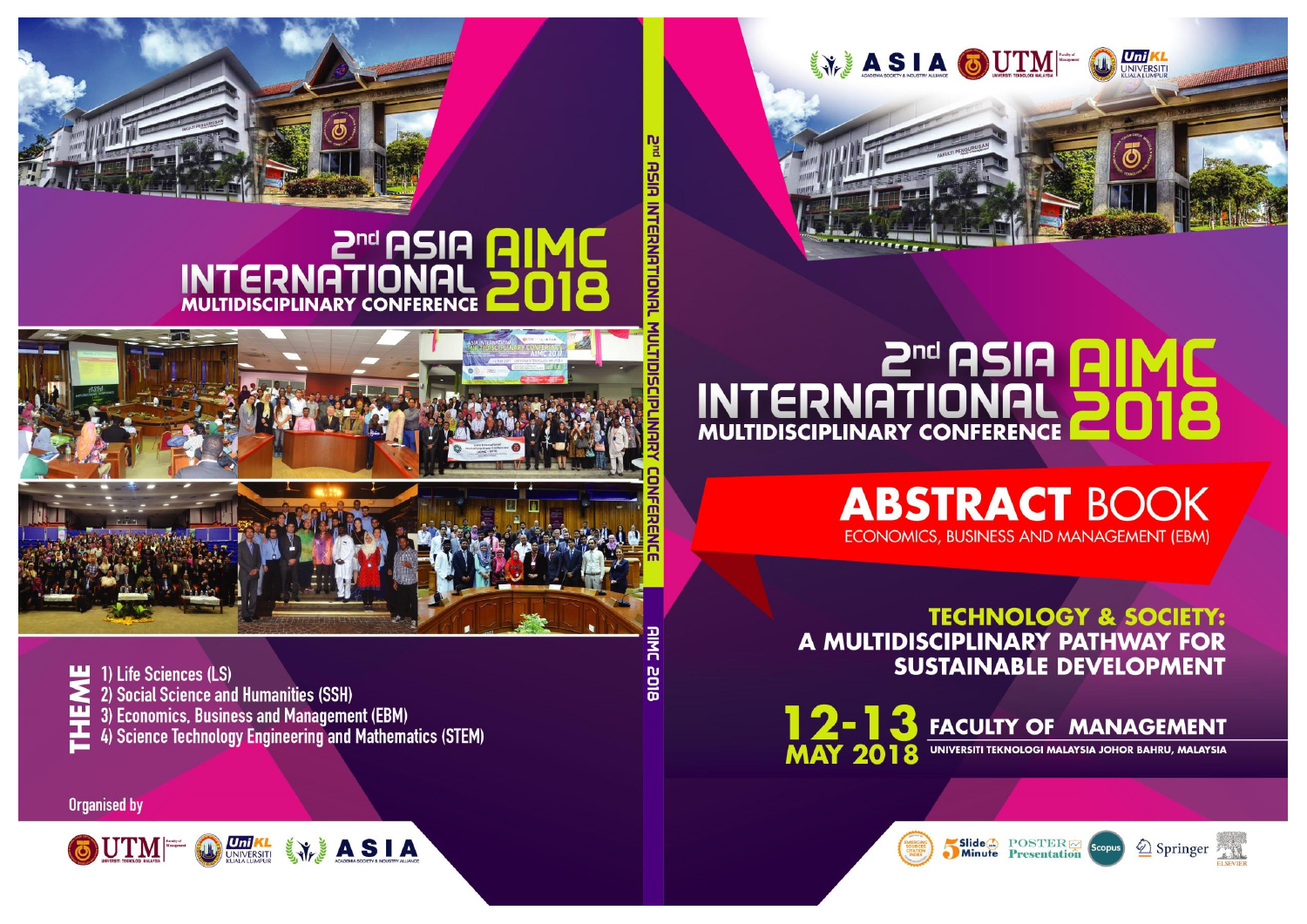## **TABLE OF CONTENTS**

#### **CHAPTERS PAGE**

| <b>Table of Contents</b>                                                                 | $\mathbf{i}$  |
|------------------------------------------------------------------------------------------|---------------|
| <b>Pre-Conference and Post-Conference Training Workshop Series</b>                       | $\mathbf{ii}$ |
| <b>Conference Program AIMC 2018</b>                                                      | iii           |
| Schedule for 2 <sup>nd</sup> ASIA International Multidisciplinary Conference (Pre-       |               |
| <b>Conference Workshop Series) (AIMC 2018)</b>                                           | iv            |
| Schedule for 2 <sup>nd</sup> ASIA International Multidisciplinary Conference (AIMC 2018) | $\mathbf{V}$  |
| Conference Gala Dinner for 2 <sup>nd</sup> ASIA International Multidisciplinary          |               |
| <b>Conference (AIMC 2018)</b>                                                            | $\mathbf{vi}$ |
| <b>Welcome Message from Conference Chair</b>                                             | vii           |
| <b>Session Chairs and Judges</b>                                                         | viii          |
| <b>Guide to Session Chairs</b>                                                           | ix            |
| <b>Editorial Team</b>                                                                    | $\mathbf{X}$  |
| Editorial Board Members 2 <sup>nd</sup> ASIA International Multidisciplinary Conference  |               |
| (AIMC 2018)                                                                              | xi            |
| <b>Team for 2nd ASIA International Multidisciplinary Conference</b>                      |               |
| (AIMC 2018                                                                               | xiii          |
| Organizing Team for ASIA International Multidisciplinary Conference (AIMC                |               |
| 2018)                                                                                    | xiv           |
| <b>Our Dignitaries</b>                                                                   | XV            |
| <b>Connecting Asia Conference Management System</b>                                      |               |
| <b>Network (CACMSN)</b>                                                                  | xxi           |
| <b>Previous Achievements</b>                                                             | xxii          |
| List of Abstracts Economics, Business and Management (EBM 2018) for 2 <sup>nd</sup>      |               |
| <b>ASIA International Multidisciplinary Conference (AIMC 2018)</b>                       | xxiii         |
| Abstracts Economics, Business and Management (EBM 2018) for 2 <sup>nd</sup> ASIA         |               |
| <b>International Multidisciplinary Conference (AIMC 2018)</b>                            | $\mathbf{1}$  |
| <b>Future Conferences</b>                                                                | 105           |
| <b>Future Workshops</b>                                                                  | 106           |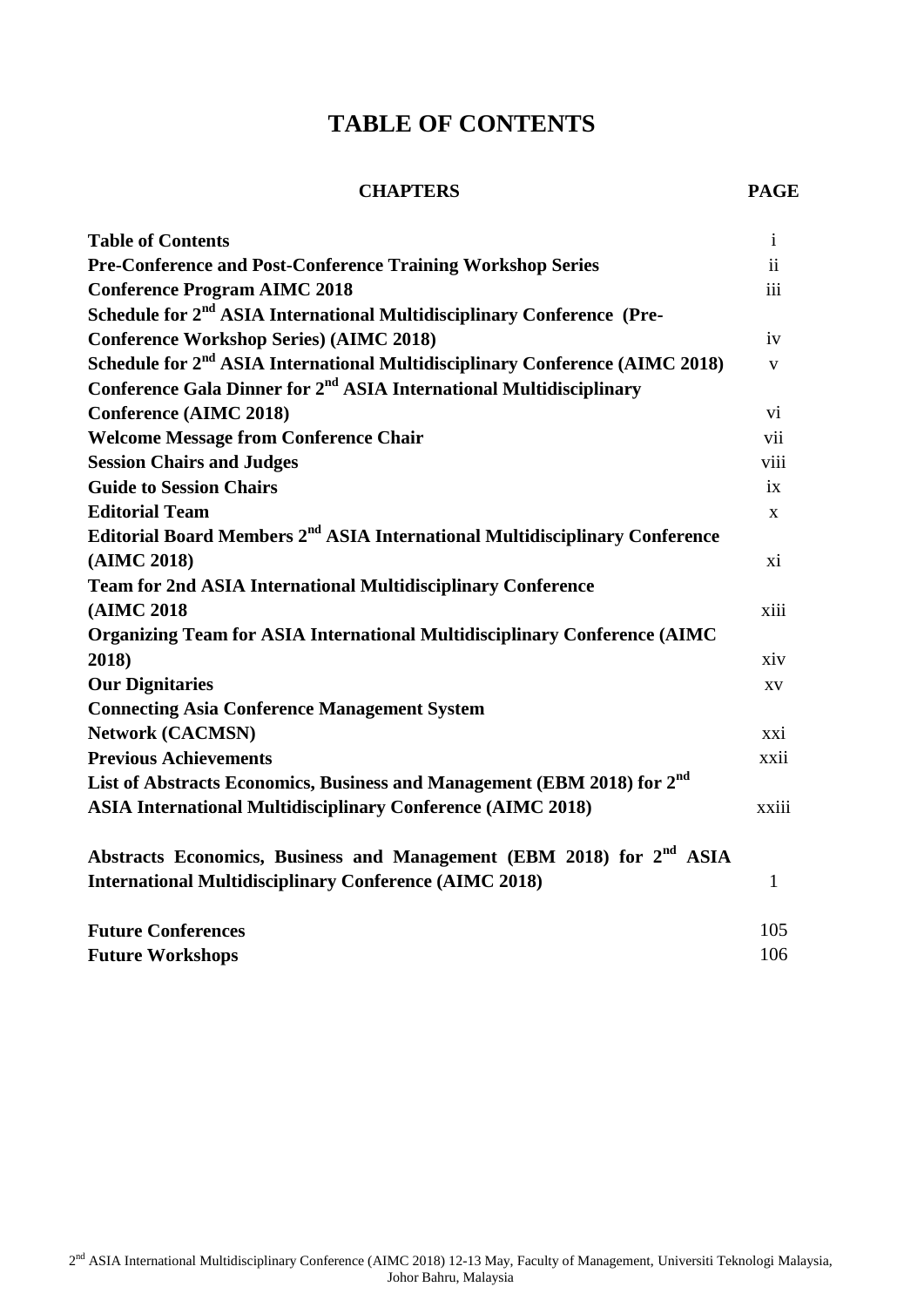### **Pre-Conference and Post-Conference Training Workshop**

## UTME SILA

## 2nd ASIA **JTERNATIO MULTIDISCIPL (AIMC 2018)**

## **PRE CONFERENCE WORKSHOPS (11 MAY 2018)**

Research'

#### PROF. DR. AMRAN RASLI "How To Write A Good **Chapter One For Your**

 $2 - 1$ 

**FACULTY OF MANAGEMENT** 

**UNIVERSITI TEKNOLOGI MALAYSIA JOHOR BAHRU, MALAYSIA** 

Dr. Amran is a Professor at Universiti<br>Teknologi Malaysia. He authored more than<br>300 articles in reputable journals. He is the<br>former director of Innovation and<br>Commercialization Center (ICC) UTM.

"How to publish

20 journals, particularly

 $n_r$ 

**DR.MD MAMUN HABIB** 

high Impact journal papers"

Md. Mamun Habib is an Associate Professor at BRAC Dr. with maintain Fashing Bankssociate Privessor at<br>Business School (BBS), BRAC University, Banglades<br>the Visiting Scientist of University of Texas – Arlit<br>USA. Editor-in-Chief of International Journal of Supply<br>Management

punnaneu more man Tou research papers, including<br>res/books. He serves as the Editor-in-Chief/Lead Gue<br>rs/books. He serves as the Editor-in-Chief/Lead Gue<br>//Editor/Editorial Board Member/Reviewer of more thurnals, particula

nublished more than 100 research pape



understate<br>Jladesh\_and<br>- Arlington,

#### **DR. AHMAD JUSOH**

"Moderation and Mediation analysis: Theoretical development and testing

(Research Dean Deputy<br>Commercialization, Network) & Associate<br>Professor at Faculty of Management<br>Universiti Teknologi Malaysia. He is attached<br>with various reputable journals as an editor<br>and reviewer. Dr. Ahmad Jusoh has several<br>publica



#### **ARSLAN UMAR** "UTM Thesis formatting using Endnote"

Aslan Umer is a PhD Scholar in Faculty of Manage Asian online is a rino soliton metalling ASIA and other reputable<br>JUTM, working with Connecting ASIA and other reputable<br>journals for managing their format in MS word using<br>endnote. He is having several articles published

**WORKSHOP FEES ONLY I LAST DATE FOR WORKSHOP REGISTRATON** 

**AND** 

**30TH APRIL 2018 BANK DETAIL FOR FEE SUBMISSION: CIMB 7614244284 (ABDUL SAMI)** 

**DR. IMRAN QURESHI** 

"Advanced Issues in structural Equation modeling

(SEM) using SmartPLS"

Dr.Imran is the founding Director of Connecting Asia and Senior Lecturer at University Kuala Lumpur (UniKL). Dr. Imran Qureshi has more than 100 articles published in preputable journals to his credit and his cumulative Im

For further information and abstract submission please visit http://www.utm.my/asia/ or http://connectingasia.org

All accepted articles will be published in Scopus Indexed Journals and selected articles will be published in the Journal of Cleaner Production (Elsevier, IF 5.71), Clean Technologies & Environmental Policy (Springer, IF 3.33)